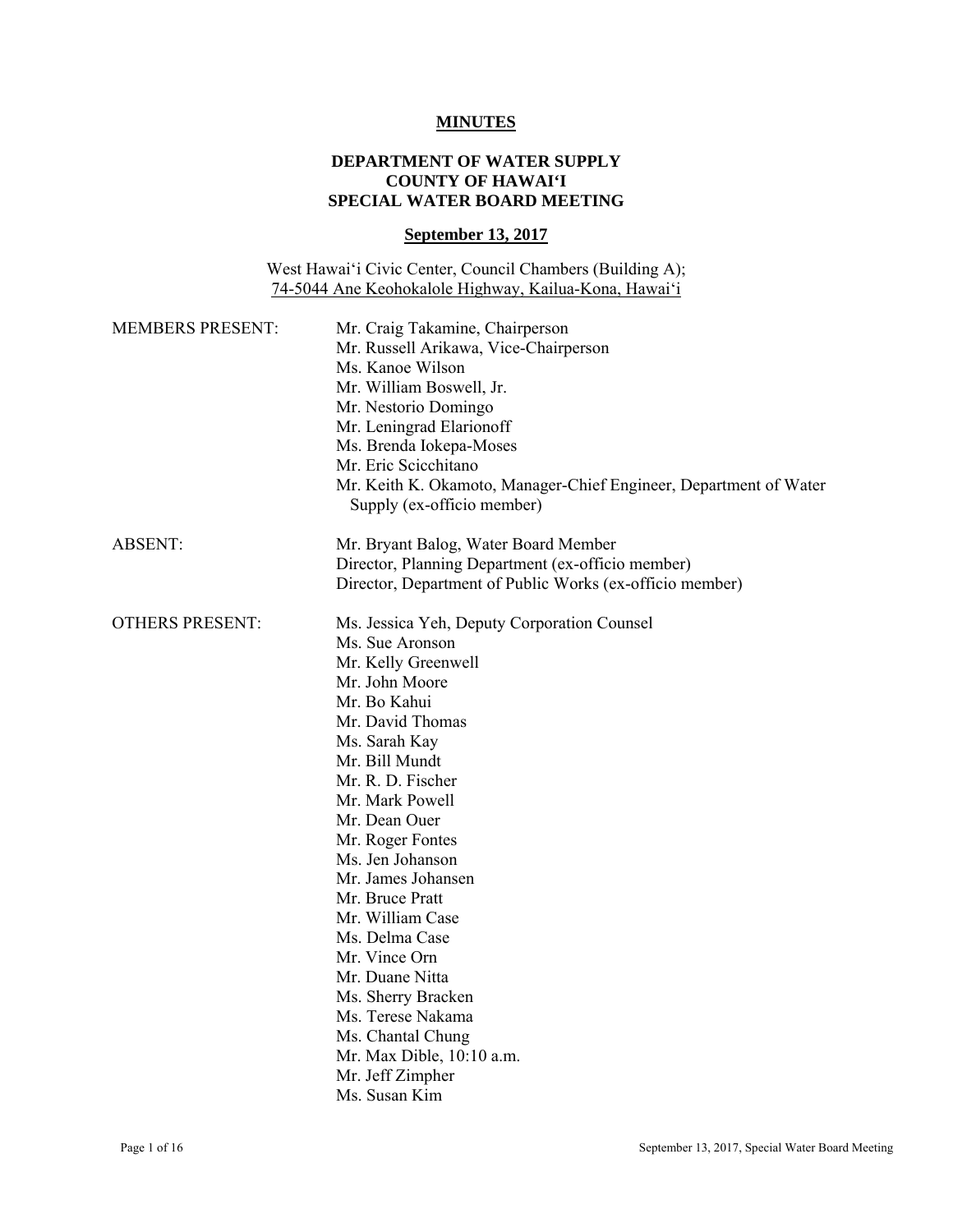## Department of Water Supply Staff

Mr. Kawika Uyehara, Deputy Mr. Eric Takamoto, Operations Division

- 1) CALL TO ORDER Chairperson Takamine called the meeting to order at 10:05 a.m. He announced that this is a Special Water Board Meeting to discuss the establishment of a Permitted Interaction Group with regards to the North Kona Water Situation.
- 2) STATEMENTS FROM THE PUBLIC (verbatim) Chairperson Takamine took statements from the public and announced that statements would be limited to three minutes; and for the Board's information, they could not answer any questions during this period or engage in discussion.

### 1. Ms. Sue Aronson

from. S. Aronson: Good morning. My name is Sue Aronson. I am a realtor with Kona Coast Realty. I have been a realtor here for over 30 years in Kona, and I consider myself an environmentalist as well. For 20 years, I have been trying to work with the County on our Kealakehe Wastewater issue, which today is still not rectified. Our oceans have become polluted. And with regards to the Hawai'i fresh water, I attended most of the Water Commission meetings regarding the Keauhou Aquifer. I am a solution-oriented person, and I've been going to the meetings about the reports of all the water wells and the pumps; but I would like to take another path and just make people aware of what opportunities we have to help rectify the situation of our fresh water security. Hawai'i Community Foundation put out a Hawai'i Fresh Water Initiative, A Blueprint for Hawai'i's Water Future 2015 to 2017. If you haven't seen it, please look at it. I put out a call today to Kyle (indiscernible) of Ulupono Initiative, who (indiscernible) donated to Hawai'i Community Foundation to see if we could initiate this within our Kona community. And there are three…in their summary, they say that conservation to improve the efficiency of our population's total daily fresh groundwater use rate by 8% from our current 330 gallons per day to 305; and by 2030, this goal will provide 40 million gallons a day in increased water availability and in recharge, storm water capture, watershed reforestation, and then third, reuse--more than double the amount of wastewater currently being reused in the islands. At Kealakehe, it should have been an R-1 plant, and it is in bankruptcy right now on a previous repair bid. And we use 1.8 million gallons of water. It should be recaptured and used for irrigation and not use potable water for irrigation. I just recently took a course through the National Association of Realtors on being a green realtor, and I think we need something for Hawai'i Island to teach realtors about the EPA Water Sense project where they replace plumbing, toilets, shower heads. There's a lot of things we can do, and then also I live in Holualoa. I'd like to learn more about the water catchment systems for Hawai'i and plan to install it for my home, and there's a lot I've had to learn and that's where I'm coming

# 2. Mr. Kelly Greenwell

K. Greenwell: Good morning and thank you for this opportunity. I think we're all aware of what's going on in the rest of the Country with the storms, the hurricanes in Texas and in Florida. I think we recognize that there's going to be a tremendous expense to this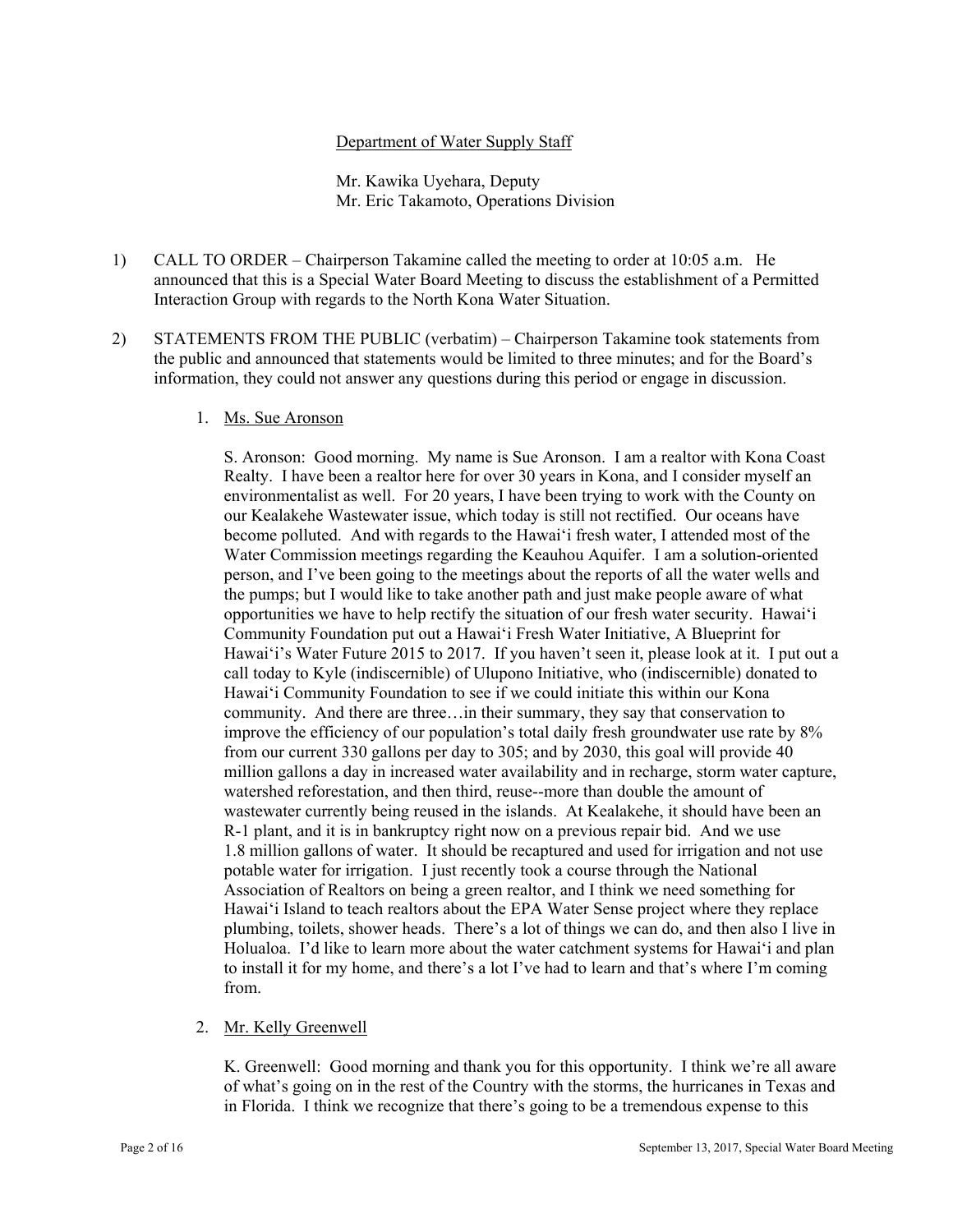situation that we're seeing nationally. We have to be a national player. Now, there's country to restore those areas and put them back into shape so that they are habitable. What that means, of course, is that there's going to have to be a whole new way of how we look at money and how we spend money nationally. What's going to happen is there's going to be probably a trillion or two trillion dollar infrastructure money going to be available across the country, and Hawai'i needs to be there with a high-profile project to get some of that money. Now this sounds not in accordance with what economists will tell you, but the fact of the matter is we're gonna have to reinitiate the same thing we did after the Second World War which was the Marshall Plan, and we're gonna have to look at economics in a different way. The money simply needs to be there, and we simply need to have our handout for projects to get it. This project has a profile now of tremendous proportion, and it's time we took advantage of that opportunity and start designing a system which will require approximately one billion dollars to rebuild the water system in West Hawai'i that can service everything from Kohala to Nā'ālehu and the money will be available, in my estimation, if we're gonna recover the economic another speaker here today, Bo Kahui. He and I worked on getting the money for the Ana Keohokalole Highway. Basically, it was a matter of minutes to secure that money because we went through the Recovery Act and while the Recovery Act was there for us, no one in this State recognized that availability. We need to do the same thing again, and I strongly recommend that you form this committee of people who have outside concepts and ideas as to how to get the funding. Never mind the process. Let's get the funding. Now obviously, the funding won't come if we don't have a process, but we need to look at the bigger picture here. Thank you.

#### 3. Mr. John Moore

 had, how many are the same ones, and then getting the spare parts so that they have them J. Moore: Hi. I have been (inaudible) for a while so I have not attended most of the meetings that were held prior to this and really am not sure what's going on as far as the well repair goes and that's my main concern. I've been a contractor for... I got my first contractor's license in 1969, so figure that one out. And I have worked on well drilling projects. My first DWS project was in 1975, working on the Waimea Water Treatment Plant. And I've been here for quite a while. In any case, my major concern is what is DWS doing to make sure something like this doesn't happen again in the future. And while they're doing the repairs right now, having been in the construction business for years, I realize that one of your most important people on a major construction job is your master mechanic. Does the DWS have a master mechanic? Do they have a supervisor who is skilled in putting these wells…removing the pumps and putting them back in? My understanding is they dropped one of the pumps in one of the repair jobs and I think, I don't know if you all know, it wasn't the first pump that's been dropped. There was a well that was built privately where they dropped the pump and it was probably delayed for a year and a half because of it. If we have a good supervisor watching what's happening, perhaps something like this won't recur. And the cost of recurring, I think, all of you know is going to be far more costly than if it doesn't happen at all. The other thing is, I'm wondering if Water Supply has made a list of what exact problems they've on hand for the next time these things happen. The last thing is, is Procurement and Water Supply's way of letting out these contracts, getting the contractor who is licensed or maybe isn't licensed but has the skills to do the work because we've gotta have people here to do the work. Five out of fourteen wells down and I don't know how long for is just not satisfactory. I got a lot more things to say; but obviously, there are time limitations.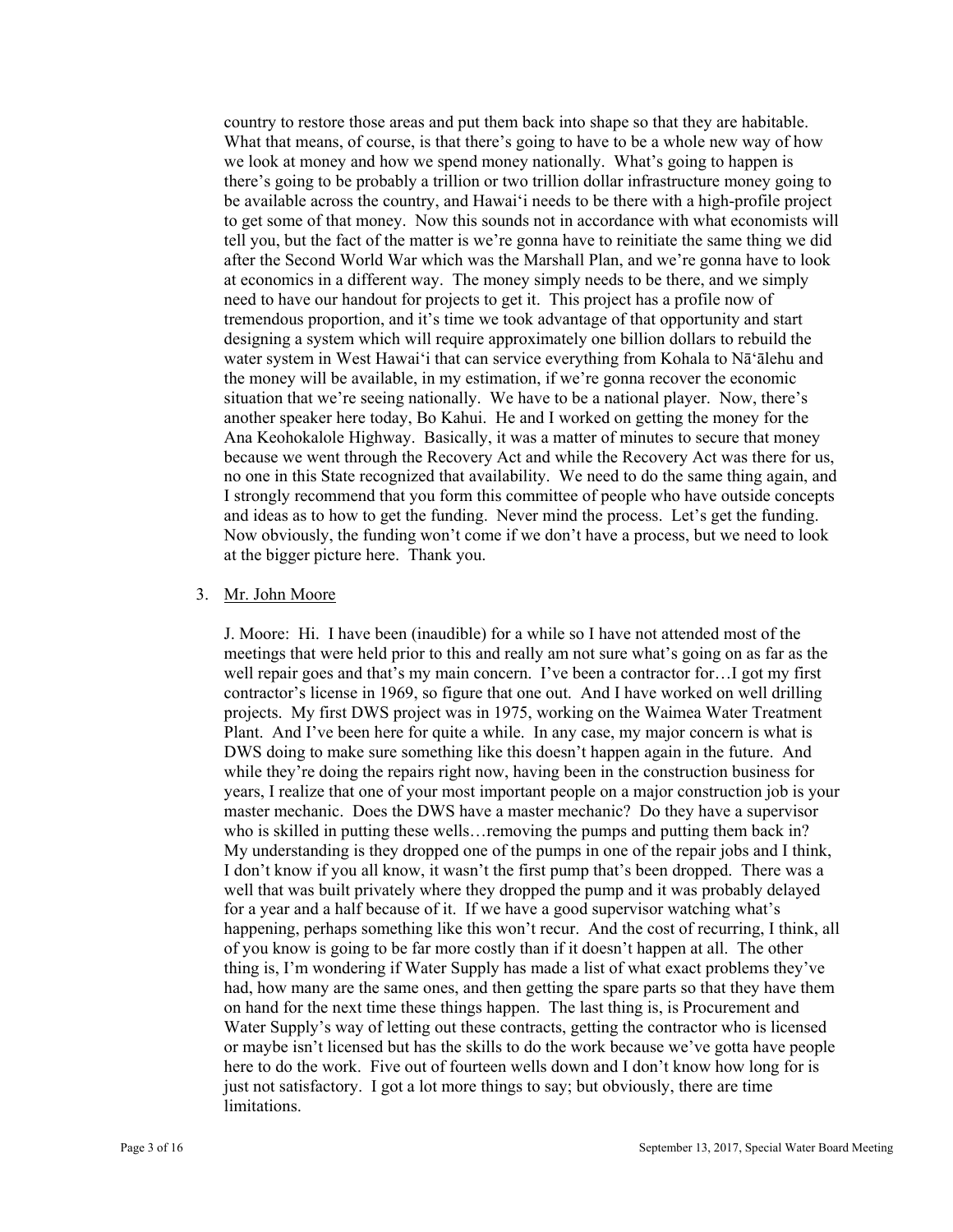### 4. Mr. Bo Kahui

B. Kahui: Before we get started, I represent maybe four organizations. Do I get three minutes for each organization? (laughter) Still give you three minutes total. Aloha. My name is Bo Kahui. I'm a member of the Villages of La'i'Opua Homesteads Association, the Director. I also serve as the Executive Director of La'i'Opua 2020. I'm a President of the West Hawai'i Parks Incorporated, helping the County develop the park across the street. I'm here to discuss the Permitted Interaction Group, Item 4 on your Agenda. We, as stakeholders, find it important, first of all, in this permitted interaction committee, there should be a stakeholder like myself or other community members that can give a voice to this Board. Crucial, I think, when you look at some of the work that we've done with the Department of Water Supply, currently La'i'Opua 2020 has a water development up in Holualoa to develop 1.5 million gallons. We thought through the last three years that government would pipe up on this opportunity and would have helped with this redundancy plan, had we initiated this plan some time ago. But as of June of this year, La'i'Opua 2020, through the Department of Hawaiian Home Lands, has raised \$1 million for the entitlement part. We need this Board to match that, to move this initiative forward so we can help with your redundancy plan, which is affecting our community. Also, with respect to the permitted interaction committee, which is why we're here today, I would ask that the County of Hawai'i Environmental Management, Bill Kucharski, also sit on this interaction committee because he is directly working on the sewage treatment plant and that in effect helps with our water conservation, yeah? Especially when you look at the future of how that water is going to get distributed. Second, we would ask the Governor's Liaison, Susan Kim, be here so the Governor hears what we have to say, what this Board and this committee can interact with the community and with all the stakeholders so that Susan Kim can send that message to the Governor and we can get funding. Second, I think it's important to find out if major land owners and stakeholders are gonna take serious this issue. The Department of Hawaiian Home Lands have been fighting with them to give us money and only recently did they allow in their budget, \$1 million, to help us. So DHHL should be invited into this committee. QLT, Queen Lil'uokalani Trust, should be invited into this committee, and the State Housing Community Development Corporation should also be invited to this committee as they have 273 acres, a 2,300-unit development there. Hawaiian Homes have a 1,200-unit development. QLT has a 5,000-unit development. You see where this is leading to? Urbanization is happening in Kona. How we tailor this plan and how this is gonna affect our water really depends maybe on this interaction group. Thank you.

#### 5. Mr. David Thomas

D. Thomas: Good morning Board. Thank you so much for having a meeting and to bring this subject up. I'm an operation and maintenance person. I run wastewater treatment plants and water treatment facilities and I'm here to offer my assistance to you if you need any help with manning wells, temporary wells, or any piping. That's it. That's what I'm here for. I think it's a ... we really need to bring it all together and bring everybody together and operations really needs to be part of this committee so we know when these pumps fail and we can do something before they fail. Thank you.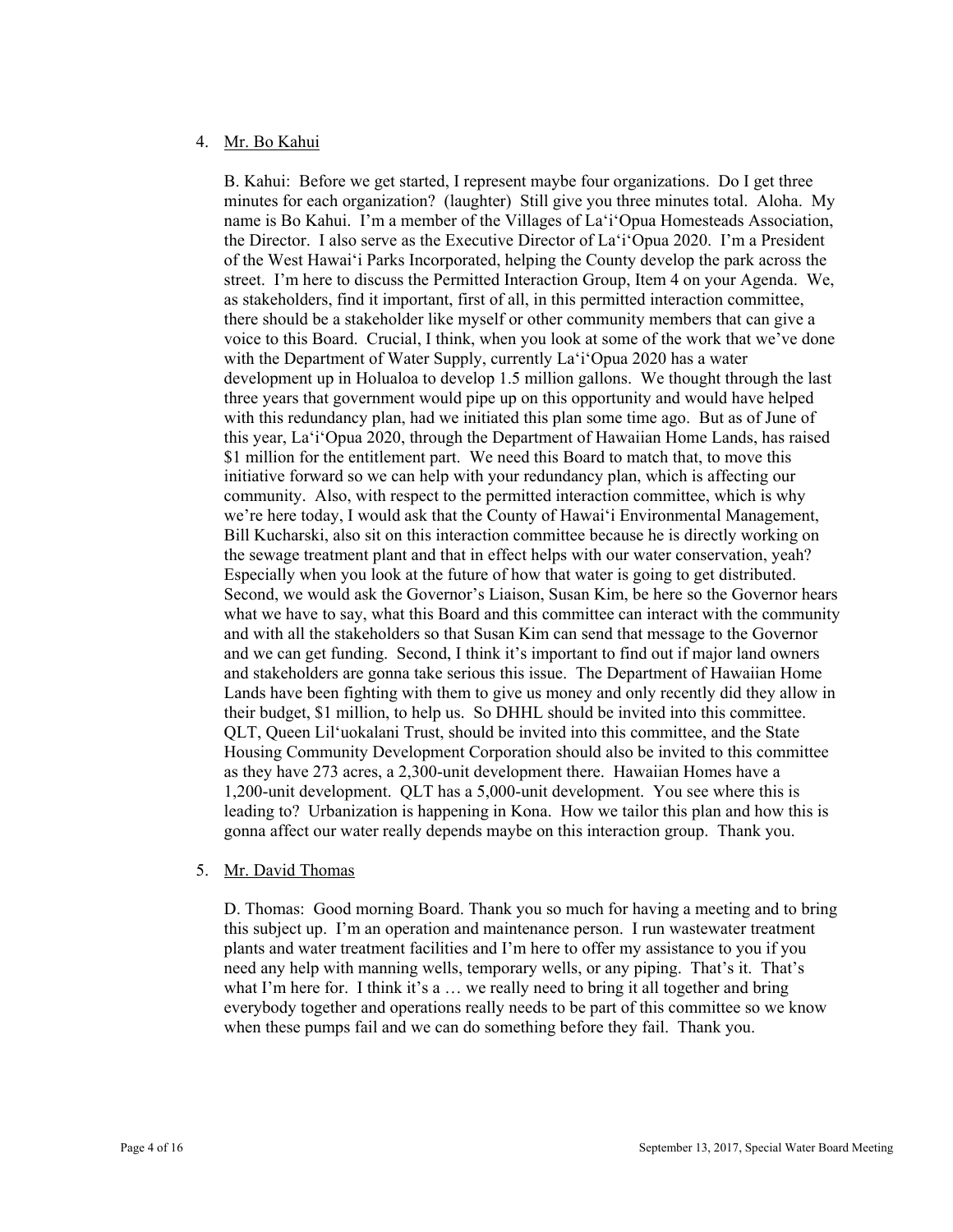# 3) EXECUTIVE SESSION RE: PERMITTED INTERACTION GROUP

Chairperson Takamine called for a Motion to convene an executive meeting, closed to the public, pursuant to Hawai'i Revised Statutes, Sections 92-4 and 92-5(a)(4), for the purpose of consulting with the Water Board's attorney on questions and issues pertaining to its powers, duties, privileges, immunities, and liabilities.

ACTION: Mr. Arikawa so moved; seconded by Ms. Iokepa-Moses and carried unanimously by voice vote.

(The Board entered Executive Session at 10:23 a.m. and ended at 10:49 a.m.)

# 4) ESTABLISHMENT OF PERMITTED INTERACTION GROUP RE: NORTH KONA WATER **SITUATION**

Chairperson Takamine called for a Motion for the establishment of a Permitted Interaction Group (PIG) to investigate matters related to the North Kona water situation, pursuant to Hawai'i Revised Statutes, Section 92-2.5(b)(1), and would like to appoint from the Board to the PIG, himself, Vice-Chairperson Russell Arikawa, William Boswell, Jr., and Eric Scicchitano.

MOTION: Mr. Arikawa so moved; seconded by Mr. Scicchitano.

names they would like to suggest to be a part of this Permitted Interaction Group. Chairperson Takamine opened up the Public Testimony portion and asked the public for some

Mr. Elarionoff asked that before the public testimony is opened, that each of the Water Board Members appointed to the Permitted Interaction Group give some information on their background.

Mr. Eric Scicchitano – Employed with HPM Building Supply as Director of Operations, Manufacturing and Distribution. He has been with the company about seven years and has significant background in operational capabilities, discovery, and improvement process. Prior to that, he spent ten years in the Air Force working with the Government of Japan with facilities, etc. He has extensive background in looking at operational capabilities and maintenance; therefore, he volunteered to be a part of this committee.

Mr. William (Bill) Boswell, Jr. – Works with Kohanaiki as Director of Construction Operations, managing the sewell and construction operations on the entire property. He as an extensive amount of wastewater treatment plant irrigation water, reuse of water, distribution; and prior to that, for about 18 years, he worked with private contracting and has worked on the Hawaiian Ocean View Well project and the Wai'aha two 1-million gallon tank distribution system. He has experience working on water supply projects.

Mr. Russell Arikawa – represents District 3 in Hilo. He is presently working for his wife at Ginoza Realty. He is retired from the County of Hawai'i as a Police Radio Dispatch Supervisor and was on board when they first started 911 in Hilo for the County of Hawai'i. He also has 27 years as a Master Sergeant in the Hawai'i Air National Guard, in charge of operations and communications. He is very calm and able to assess situations.

Mr. Craig Takamine – Water Board Chair. He is a general contractor based out of Hilo. He has been Chairperson for the last two years and a Board Member for four.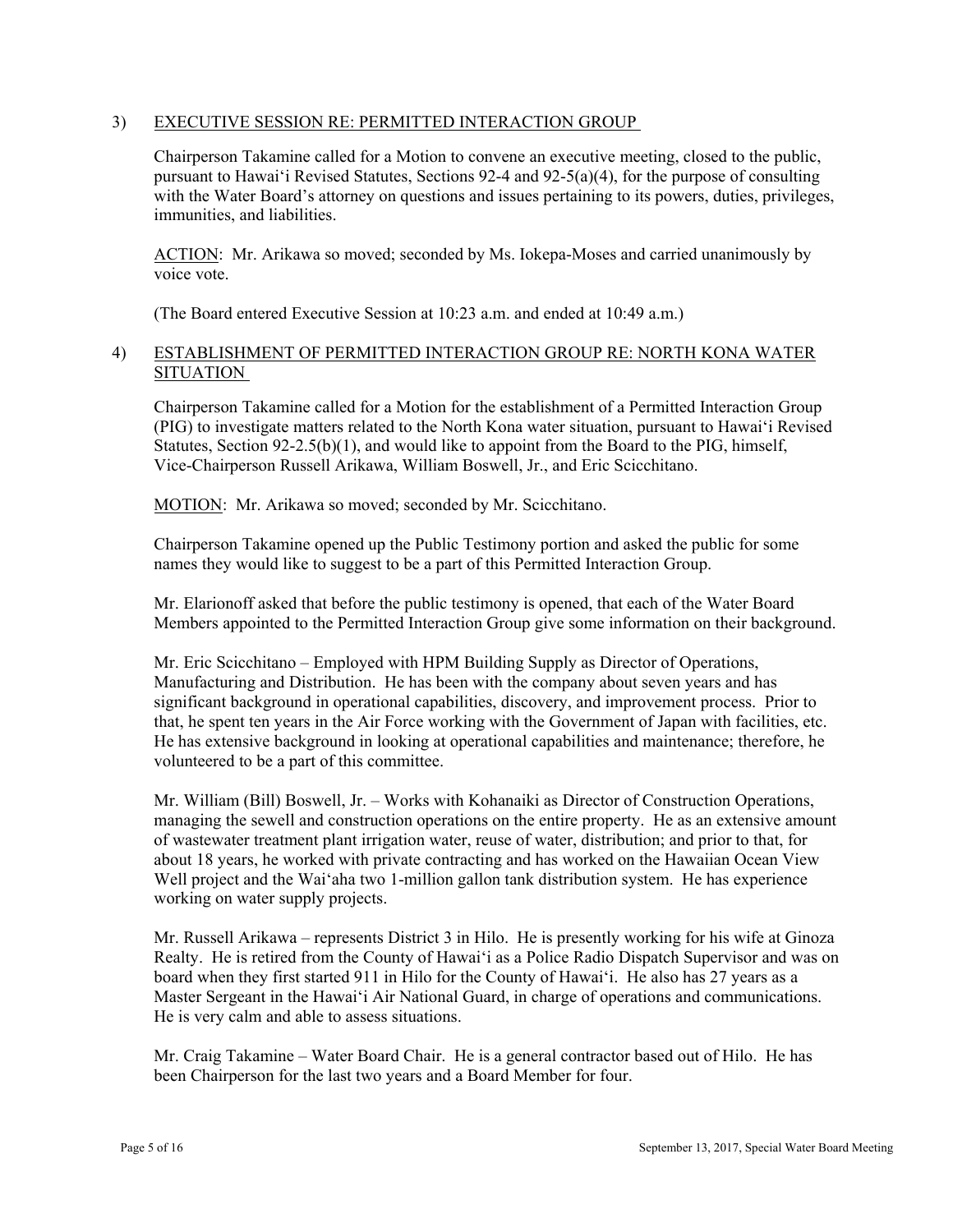report back to the Board with the findings and possible adoption. He asked if anyone wished to testify. Before opening up to public testimony, he stated that his thinking as far as what the purpose of this group will be, which is subject to change based on the feedback from the Board, but in general, the purpose of this group will be to review Procurement specifications, storage warranties, certification procedures of pumps and motors for wells located in West Hawai'i and more specifically, North Kona, review equipment performance monitoring and maintenance procedures, and offer suggestions for improvements and efficiencies, to review policies and procedures for contractor inspections by the Department of Water Supply (DWS). Once that information is compiled, to

### STATEMENTS FROM THE PUBLIC (reopened) – verbatim

#### Mr. Bo Kahui

 for each? (laughter) Three minutes total…okay. Okay, so when looking at the purpose of this committee will be drafting as policy for the County. I also ask that the Governor's Liaison, Susan B. Kahui: So if I might restate, that I have four organizations that I represent, do I get three minutes committee, I thought about it, and certainly La'i'Opua 2020, myself as the Executive Director, would like to serve as a stakeholder for the community, specifically the Hawaiian Homesteaders Association in Kona. Again, I would renew my request to see that the County Environmental Manager participate, or his designee…participate in this committee because I think it is important that there is some interaction between what the Environmental Management is doing and what this Kim, be also put on this committee so that instead of on the back end after your recommendation to the Council, there might be some forward progress with seeking the Governor's assistance with related to whatever initiatives might come out from this committee. I would request that the Department of Hawaiian Home Lands designate their water czar. His name is Hale Akio, I believe, and I might have misstated his name; but they actually have a designated water person for that. So he might be instrumental as a Department of Hawaiian Home Lands, seek to see more water for its housing development and our community facilities development here in Kealakehe. QLT, I think Kehau Henderson is the agent for QLT; but I think you would need to contact Deanne. I cannot remember the name but I can forward that to you, if you wish. But QLT should be at the table, looking at how these policies might affect them as well. And maybe they have a mana'o about how they can help this policy group establish these new rules for the County. The State Housing Community Development Corporation, which is the one currently, Durango's group is developing that kapuna and that family housing right here in Kealakehe. I don't know the agent for that, but he or she should be invited, or their designee, and participate in this process. I can't think of anybody else, but I will forward my other names maybe to Keith Okamoto and then he can forward to you.

### Chairperson Takamine: Thank you.

 idea that this is a policy-making group. As I understand, it is not a policy-making group. It is a L. Elarionoff: Mr. Chair, may I make a comment? I don't think it is proper that the public has the search group to find out what the problem is.

Chairperson Takamine: You know, if we go back to the purpose, I think when we're looking at establishing this group, we might be looking for a little bit more technical experience just because, with our pumps and wells, we're kind of just basically trying to look outside of the box for solutions. So if you can keep your testimony kind of within those parameters; and if you have suggestions, maybe look at providing names that might provide a bit more of a technical expertise. Mr. Greenwell?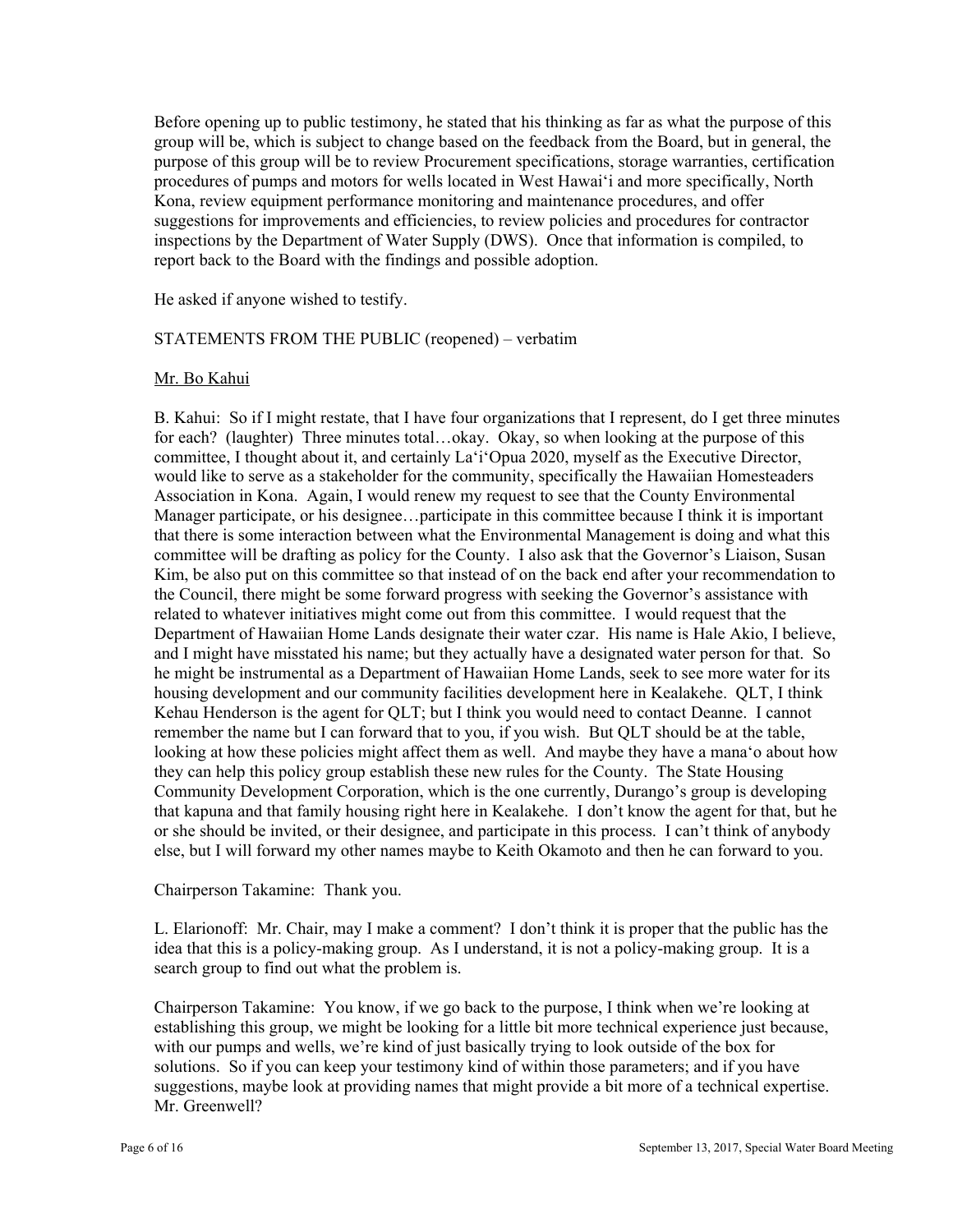## Mr. Kelly Greenwell

allows us to have an audience in Washington where the money is going to have to come from. here. And I think that's it. Thank you. K. Greenwell: I want to reinforce the concept that I brought forward in my earlier testimony. I think we all recognize that the County doesn't have the money to do what needs to be done here, nor does the State. That's why I'm looking at the federal government; and what I said earlier, I will say again is that the federal government likes to get involved in projects that are imaginative and creative and in this case deal with a whole lot of conservation type issues. They're not gonna get involved in something this small. It becomes a political issue after a while and politicians like to have their names on big projects. They don't want to spend the time concerning themselves with a water distribution system in Kona somewhere out in the middle of the Pacific. So what I'm looking at is more of a tapestry of events that we can weave together to get that kind of interest which When that happens, those people that fly here in their white jets that we see down at the airport every day are going want to get involved in because it's their technology and it's things that they're doing, it's the fellows up there fooling around with hydrogen and what not. They need something to invest in. This issue that's before us right now has the kind of profile that will attract that kind of attention. If we're just looking to fix the system, we're not gonna get the kind of help that we need. If we're gonna look at reinventing the system and including all of those things that I bring up, along with the cultural issues, things like Bo just talked about, about the people that he's involved with, Hawaiian issue, alternative energy issue, a new way of looking at things, something that can be translated to other states that is born here, providing water in a tropical environment, is something that also has ramifications to what is going on in the world market. This is such an opportunity to do just what I'm speaking of and I'm going to volunteer. I don't know that I can contribute much more than I have said, but I would like to ask you to consider having me on your committee. Those of you that know me know that my family has been involved in the water system here for a long time. In fact, I did give you the Honokōhau well site. But anyway, I would like to be involved, and I would like you to also consider what Bo has said about bringing the community, let's call it for lack of better term, the native community of this place, into the envisioning of what we're doing

# Mr. John Moore

J. Moore: I'm John Moore. I testified earlier. What I didn't say is I was very disappointed that this meeting didn't start with a status of the wells and the well repair. I can't understand why. I asked Keith if he was gonna do that. He said no, it's not on the agenda. I guess the only thing on the agenda is getting together a group that is going to work on helping solve the repair problem. With respect to the repair problem, I don't know how your group is gonna set up and function but you have named four or five people on the Board. I would imagine there would be at least three people from the Water Supply, and then a few from the community as well, and I don't know how often they'd meet, I don't know what they'd do. All I know is what they'd try to do anyway but it seems that maybe they'll work out what they're going to do themselves. But, and I don't know if you've already designated some people or not but I can't imagine not having a couple people from the Water Supply in this group and I look at it and yes, you need technical people. If you're trying to figure out how to fix the pumps, I don't think you need to have a bunch of people who are concerned about the Hawaiian issues and stuff with the other things. We're just trying to get our pumps fixed right now and our wells back in operation. If that's what my understanding is…correct me if I'm wrong, that was my understanding. And then you're gonna need some technical people who have done this kind of work. You might need somebody who has been a driller. You might need somebody who has been a pump repair guy who has been a pump supplier, some major guys like that, and have a background in that. And a background in construction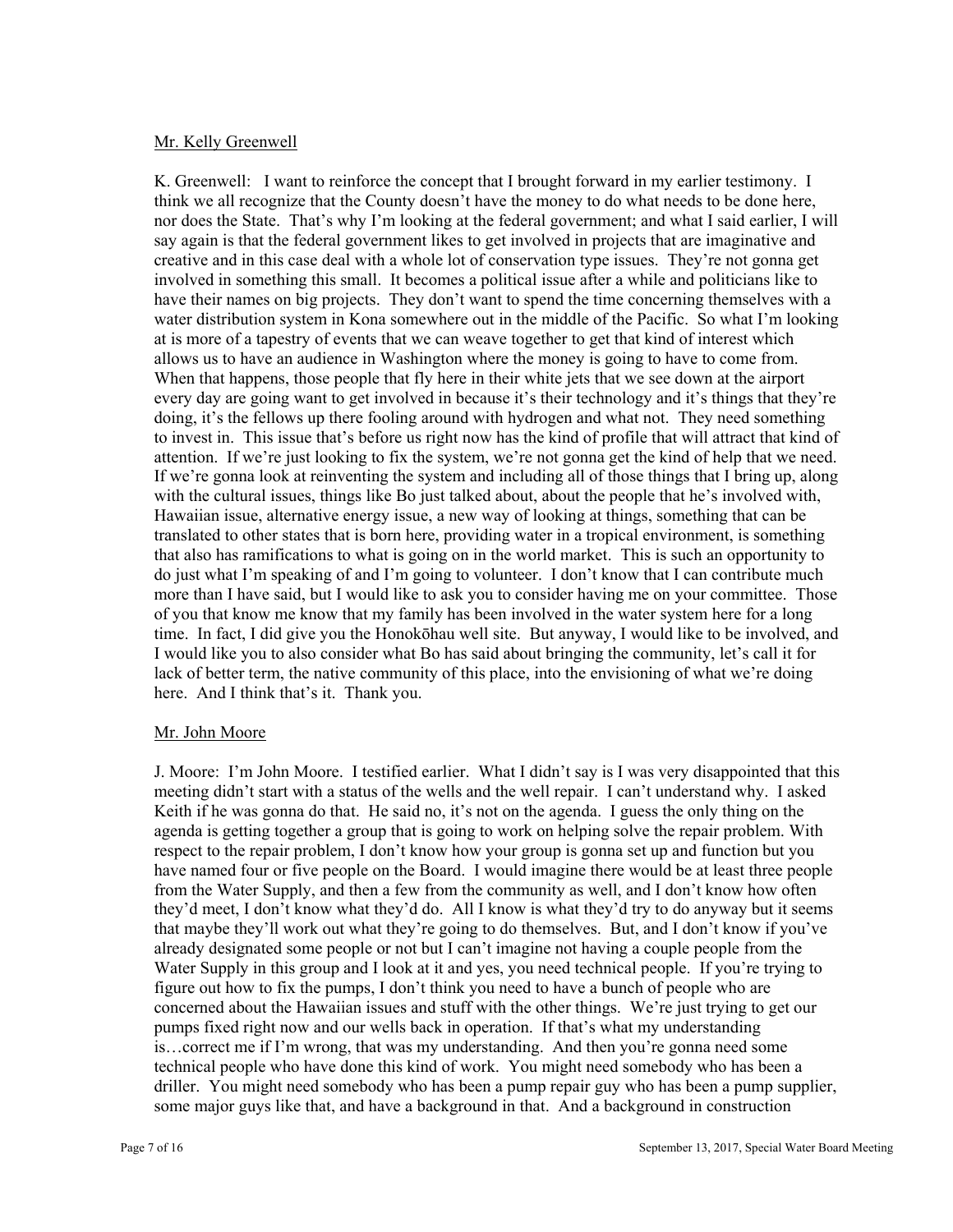equipment which is what these pumps are. And where do you go from there…I'm not sure. But this is what I see and you all are gonna have to figure out what to do. We talk about having a second well in each site. I happen to believe that's a ridiculous expense. It'd be better to have a second pump at each site and have the capability to be able to pull a pump at will as soon as one goes down and you can look at and that's part of what this Board can do…it can look at what the expense of the alternatives would be because that's what you're gonna need to do. You know, how much does it cost to drill a well? Well you guys got a pretty good idea. How much does it cost to buy a rig? You can get a good idea on that. How much does it cost to have spare parts for each pump? And if they are replaceable at each well, if you've got eight wells that have Type "A" pump, then you had six of Type "B," well we get pumps for "A" and we get parts for "B." How much does that cost us? Do we need 14 parts or can we get away with two or three of each type and then as they go, we can get some more. But these are the things that I think this group is gonna have to know how to do and they're gonna have to address them and then say here's where we go. And I don't know if I'm into too much detail or not, but this is where I am.

Chairperson Takamine: Thank you Mr. Moore. You know, Keith, can you address his issue with not getting proper information about the current status because all of that stuff is posted on the website and you guys have been actively sending that information out, right?

Manager-Chief Engineer: We can talk story after the meeting. We'll share the information.

Member of the Public: Can you maybe do a status update for everybody else in the room as to where we are and if there is any breakthrough?

B. Iokepa-Moses: After the meeting, Keith is willing to address that.

Chairperson Takamine: I think this meeting was specifically to address the permitted interaction group, but I think Keith will be happy to address everyone.

B. Iokepa-Moses: And then maybe you could share the website stuff too because you actively update that information on the well activity, I would imagine, daily. There is a website everybody can access. But, Keith, that would be great if you could update everybody afterwards.

Chairperson Takamine: Anybody else from the public?

#### Mr. Bruce Pratt

B. Pratt: Good morning. My name is Bruce Pratt. I live just up here makai. Thank you for the time together this morning. It's been a good conversation and I've learned a few things. One of the things I would like to suggest to you as Board Members is that there is a huge pump relations crisis right now. I know it's not your biggest concern but one of the things that I'm hearing from my neighbors and a lot of people in North Kona is that those of us on the West Hawai'i side of the island feel like Hilo is not hearing us all the time. And part of that could be solved by, in this group, also including Mr. Domingo who is from West Hawai'i as well. I don't know if he's available to do that, but I think having both North Kona representatives of the Water Board on this group would be helpful from the standpoint of the people here believing that their representatives of the Board are hearing what's going on. I know both of you gentlemen are fairly new to the Board and kind of got thrown into it, and I thank you for that; and I do believe that would be helpful to the West Hawai'i folks to have both representatives on the Board.

Chaiperson Takamine: Thank you. Anybody else?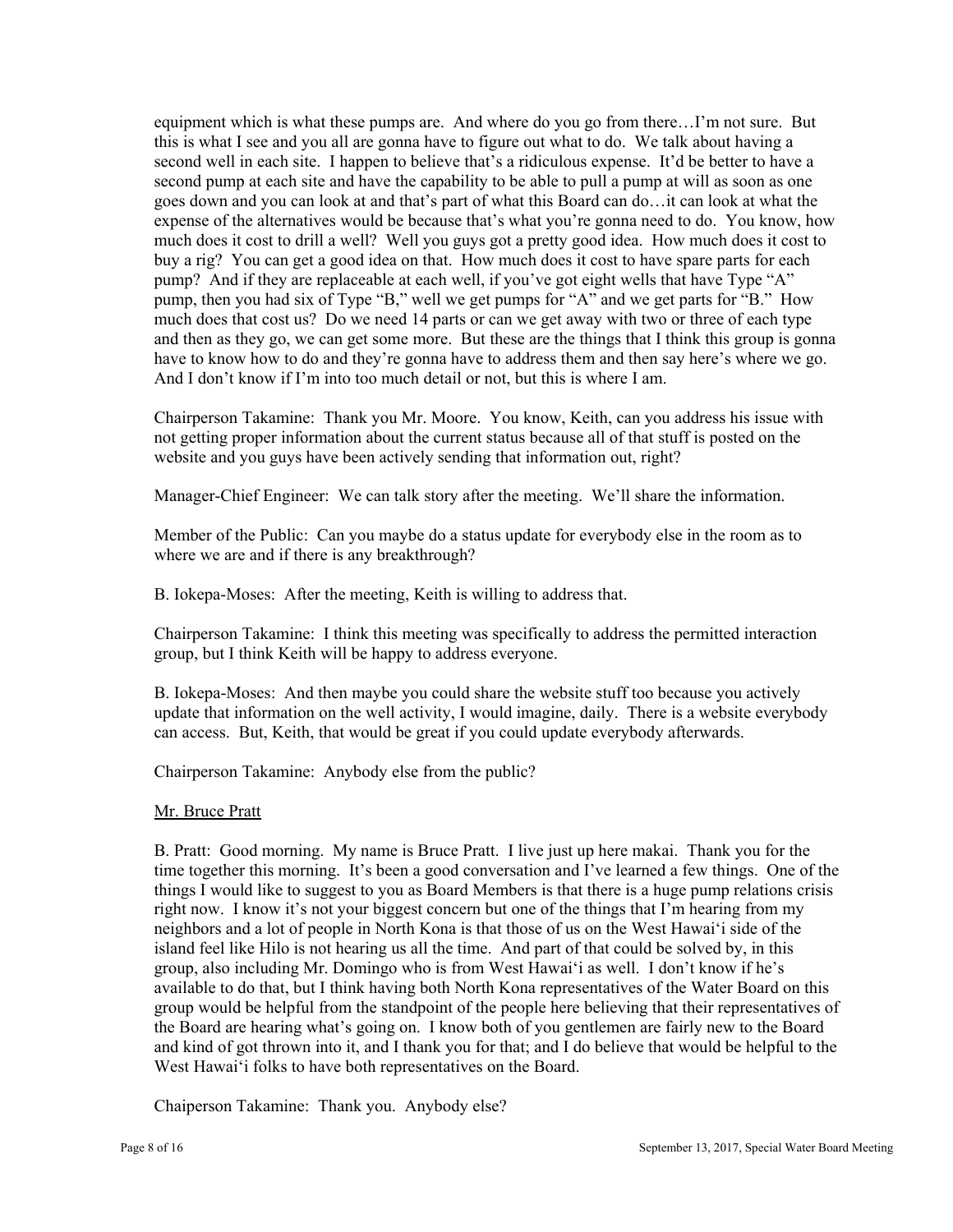## Mr. Vince Orn

 and your wires are connected and on up. And then you have your cable, okay? One of the should not be hard to come by. They slap these pumps together all day long. V. Orn: Hi my name is Vince Orn. I live in Lokahi Makai. You know, I'm concerned about what I'm seeing and what I'm observing here, okay, when you have a pump head job being dropped. That concerns me. I used to work on pumps. There's another gentleman back there that used to work on pumps. We go 2,000 feet down, okay. I can't understand why the pumps are so hard to come by because when I was working in Central Valley, when the farmers need a pump, I could make a phone call and get that pump, okay. The system that you're using is a submersible pump, am I right? So that means the motor is on the bottom side being cooled by water. Then you have your pump head. On top the pump head, there's a check valve and then your pipes are connected suggestions I could make to you guys is it is good that you are in this committee that you are building up to have somebody that has the technical background that has the connection that could assist you, okay, of obtaining or giving you names of places where you could get the parts. Parts

Chairperson Takamine: Can I ask where you…you mentioned a valley?

V. Orn: Central Valley, California. Okay, and the farmers are dependent on pumps to irrigate the field and so if they're without water, guess what…they start screaming, on my back. And this is why if you are building a committee, put somebody that has the expertise that knows about this stuff and I think, also, is I would like to recommend, when I was doing pumps, I have a log. And if it's down at farmer's place, I have the log book, I mark it down what the readings are between leads. What the amp draws are, okay. And there are six different points that I check. At the bus where it comes in, from the bus it goes down to the relay that triggers it, the controller. From there, it goes down. Before it goes down, there are six points that I check. I wanna make sure that all the (indiscernible) are alike, that the end draws are alike, that the resistance are alike. If there is a big drop or big increase, then I got a problem. I got to find out why. I don't just use a capacitor tester. I use a capacitor analyzer because if a capacitor start drawing…start having too much loss of efficiency, then I know the capacitor is going out. This is the things that you need to do, and apparently, you don't have that. And it's affecting the whole community.

Chairperson Takamine: You know, at this time, I don't want to come to a conclusion what we have or what we don't have; but all I gotta say is for this particular meeting, we're looking at forming the permitted interaction group and looking for solutions so if you'll trust me, we're gonna be working hard. We're gonna look for people from the private sector who have the technical experience and we're gonna find some solutions. That's all I can say at this point.

V. Orn: Okay. Thank you.

Chairperson Takamine: Thank you. Sherry?

#### Ms. Sherry Bracken

S. Bracken: My name is Sherry Bracken. I would normally just ask this of you and Keith afterwards but there's people here who came here to hear what's going on and so I just have a couple questions. One is you talk about this committee as doing things like we're doing procurement, we're doing equipment, etc. Do you have nobody now doing that?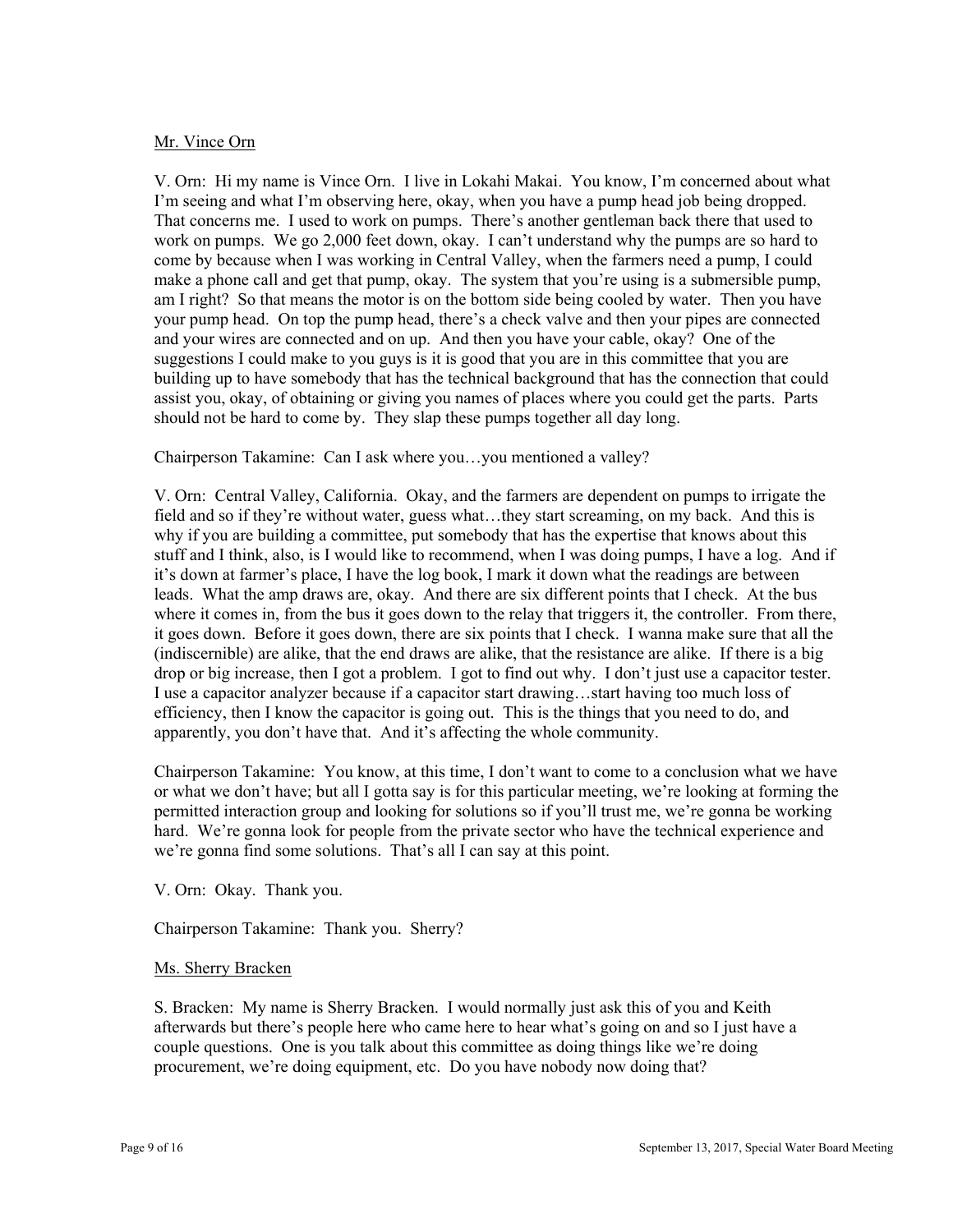Chairperson Takamine: We wanted to actually have a fresh set of eyes coming and look at the Department from an outside of the box perspective. So, I'm not saying that we don't have anybody to do that right now; but I thought with the emergency situation that is currently occurring, that the Board needed to step in and that the Board needed to do something to show the public that we're really involved in looking for solutions, not only for now, but solutions for the long-term future of the Department.

S. Bracken: So the question is do you have somebody doing it now internally?

Chairperson Takamine: I'll defer that to Keith.

Manager-Chief Engineer: We have staff. We have contracts technicians and our project engineers are the ones who review the specifications and pass that on to the contracts technicians and take it to advertising and the bidding process and whatnot. So internally, we have staff.

S. Bracken: Okay. And Craig, you yourself mentioned you were going to seek assistance from an industry association on the mainland, I don't remember the name of it.

Chairperson Takamine: AWWA.

S. Bracken: Yeah, the American Water Association or something. Has that been done to connect with others and connect with experts in the industry?

Chairperson Takamine: I believe that we've gotten some interest from the AWWA but what I wanted to do was to actually form this group, talk to some of the Board Members that will be a part of this, and from that point, come up with the names and suggestions of individuals that will be sitting on the group.

 S. Bracken: Then finally, everybody on this side of the island understands that our population is going to increase markedly. It started now, it will probably go through about the  $21<sup>st</sup>$  of October. And although you point out the water usage has been excellent and that is because everybody has been cutting back, clearly once the influx of people starts happening, not only will restaurants go up because they'll have more customers, hotels are gonna go up, everybody's gonna go up. Meanwhile, Mayor Harry Kim told me in an interview last Thursday that he did put out an emergency declaration and because he's concerned about the brownness of the fields at Old Kona Airport, but many people who live here are also concerned about their crops, if they are farmers, their own landscaping. So how are you going to deal with this because, as you said, you can't cut off people when they get to what you consider to be excess usage. Usage is going to go up because when you have more people it will. So how are you prepared to deal with the Ironman influx?

Chairperson Takamine: The Department has been really gearing up for that and, Keith, can you share?

B. Iokepa-Moses: It's not supposed to be a back-and-forth.

J. Yeh: If you're asking whether they, as a permitted interaction group, is gonna address that, then I think it's proper to discuss that but I think that seems more of a Department focus inquiry.

 S. Bracken: Is it a secret, how you're gearing up? I mean people who live on this side of the island really have serious concerns. We're talking about already we're getting an influx of people and starting October 1, it'll be more, starting October 7, it'll be more. According to what I was told by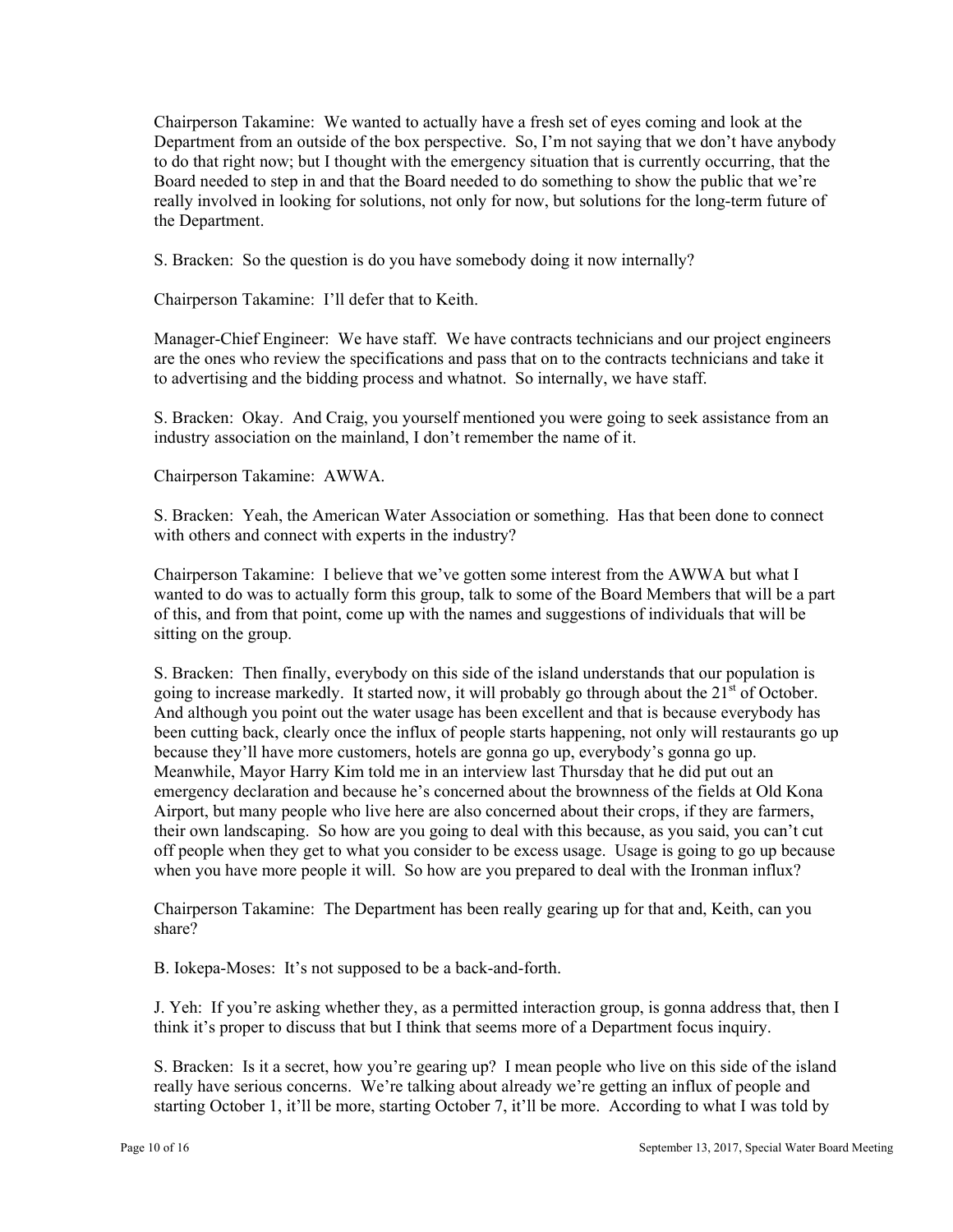Ironman two years ago, they expect as many as 40,000 people in Kona on that day. Granted they won't all be here for a couple weeks on either side but I think the public deserves to understand why it's not just the people who live here. I mean, are we gonna have enough water?

J. Yeh: I'm not on the Board and I'm not a Department of Water Supply employee. I do think, Craig, as the Chair, it is at your discretion to answer that question; but we kind of want to confine this particular discussion to what matters you are going to be discussing. If you are going to talk about how are we gonna address the Ironman problem within your group and include that in part of the purpose that you want to address, that's fine. Otherwise…

Chairperson Takamine: You know, this meeting was specially convened for the purpose of establishing this permitted interaction group. It is a Special Meeting. We do have regular meetings on the fourth Tuesday of every month. So we will be having one in Hilo at the end of this month, so like I mentioned earlier, Keith will be open after the meeting to discuss any of these matters; but at this time, I would like to keep our focus on this permitted interaction group.

S. Bracken: Sorry, I just thought people in the audience might appreciate, since there are a lot of concerns, but if you want to not talk about it and save it for your Hilo meeting, that will work.

R. Arikawa: You know, Sherry, Max Dible's from West Hawai'i and he wrote an article about this situation.

S. Bracken: I do read the newspaper, yes sir, but…

B. Iokepa-Moses: And just to be fair to all testifiers, it is testimony only, so back and forth questions are not part of this, so we're not trying to be secretive. We're just trying to find the needs of the (indiscernible) so Keith has opened himself to talking with everybody so after the meeting, by all means, get all the information you can from him and he's open to talk with you about that.

Chairperson Takamine: Sure, and this is not a Hilo or Kona thing at all.

N. Domingo: Mr. Chairman, may I say something? Sherry, I share your concern. I live here in West Hawai'i and like you said, my plants are turning brown and I'm directly affected. The problem that I see here is we are not offering any immediate solution to this problem that we have at this time. I wrote a letter to West Hawai'i Today offering some solutions and hopefully we can get some feedback from the community. With that, I am suggesting a dual redundant system. It's a dual system. And the reason why I am suggesting that is I came out of a risk analysis. I worked at flight (indiscernible) for 21 years; and part of our task is to analyze the risk, and the risk we have here right now is not enough water and it's creating a lot of heartache from the community and where I live. So, what's the risk? Risk is not having enough water. What caused it? It's the pump failing. So, the answer that we are having right now and that is why I suggest we have a backup of the systems that we have here. And once we have established that, then we probably could go in a bit deeper and find out what is causing all these failures.

Chairperson Takamine: Excuse me, Mr. Domingo. This is what the permitted interaction group is for, to come up with and look at solutions like you said. The reason why we are here is to establish this group and to address your concerns.

N. Domingo: Yes, and I just want to acknowledge the gentleman right here, I think Mr. (indiscernible) you mentioned about redundancy and employ people who have outside concern and I support that idea.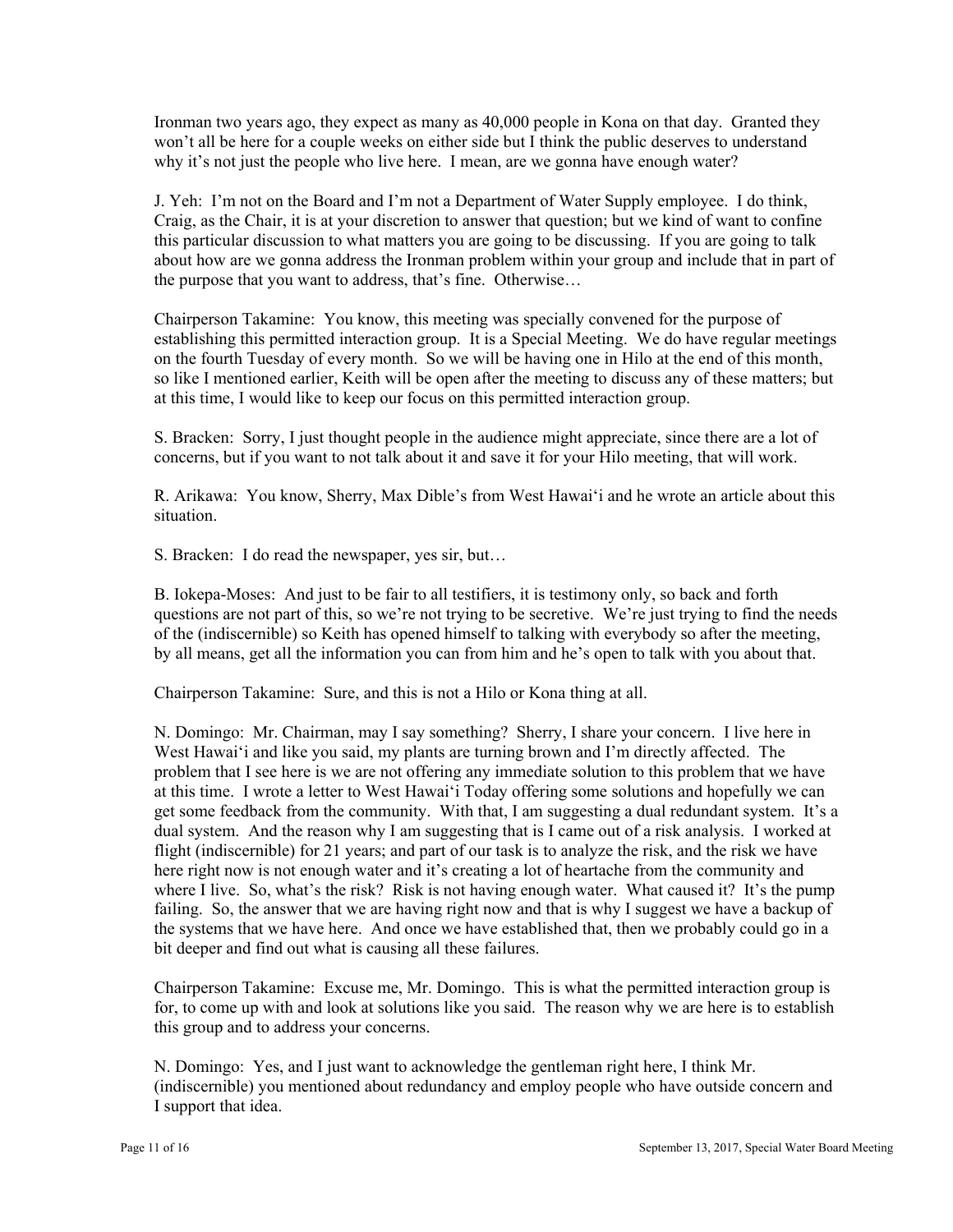Chairperson Takamine: We do have a high sense of urgency to take care of your constituents for sure. Yes?

Mr. Max Dible: Yeah, I just was curious, you mentioned several members from the Department of Water Supply. Do you know who from Department of water Supply?

 his Deputy. There could be more, but I would like to consult with the Board Members who are gonna be on the permitted interaction group before we really see any other names. M. Dible: Okay. And your Deputy? Chairperson Takamine: As far as I know and I didn't consult with Keith, but it will be Keith and

Chairperson Takamine: Kawika Uyehara. Okay…please come up.

#### Ms. Terese Nakama

T. Nakama: Aloha residents of Kailua-Kona, North Kona. Terese Nakama. You know it's funny how things come. I wasn't expecting to be here, but I just got a letter from the Department of Water Supply giving residents who put in a barrel for water catchment and that is one of the good ideas that they've come forward with; but there must be other resolutions that we can do because there are six entities that use up more water than all the residents and all the resorts put together. The resorts have their own water well. But the residents are the ones that are having to restrain themselves. And what are the solutions, what you folks have to come up with besides input from the public? So water catchment is something that we all need to look into, especially in the rain belt area. But how does that water disseminate to the others in the drier area, the lower elevations of 800-foot level, which is closer to Queen Ka'ahumanu highway, which will be in a business district. So what are your future plans for this business district area on water usage? Six entities that use more water than all the residents put together. We need to look into that. NELHA, that's supposed to use the ocean water, but, you know, they have Koyo Water Company that sells our public water; and can you imagine? They use more water than all the residents put together, so, how do you have a balance with the influx of people coming in? How do you have a balance with the agriculture use that are growing lawns; they need to use water? Or the golf course closer to the highway? That's a dry area. Are they using their brackish water ponds? I mean, we need to look and you need community input, and you need to have a cultural identity, or Hawaiian identity, of water wells that used to be here a long time ago. All of our water is underground. But it's how to capture that water that's underground and not affect everybody else's usage. Because if you capture water on the mauka lands, it will affect the lower coast lands. Our ponds need fresh water in order for those to thrive along the shoreline. So it's a balance of that, that you need as part of your community, part of the concept that you folks come together in. So, you know, take that into consideration. You know, when you take a look, you know, right now, because of the problems we're having with the pump and the pump dropping into the well because of fray of the cables, they have to possibly drill a new hole, and that's gonna take time, so we're further into the restriction. So find out what are the real problems the Department of Water Supply, because I'm sure they don't tell the public everything so we don't go into hysteria and then jump to conclusions. We need to know what the facts are and if you could share the facts with us, then we, the public, can come inside and give input as to what would be a possible solution besides water catchment. I think the \$75.00 rebate the Department of Water Supply has given notice…it should be part of our announcement to the public that they all can use barrel water so whatever water catchment system, and they could possibly qualify for the \$75.00 rebate and maybe even more. Maybe \$150.00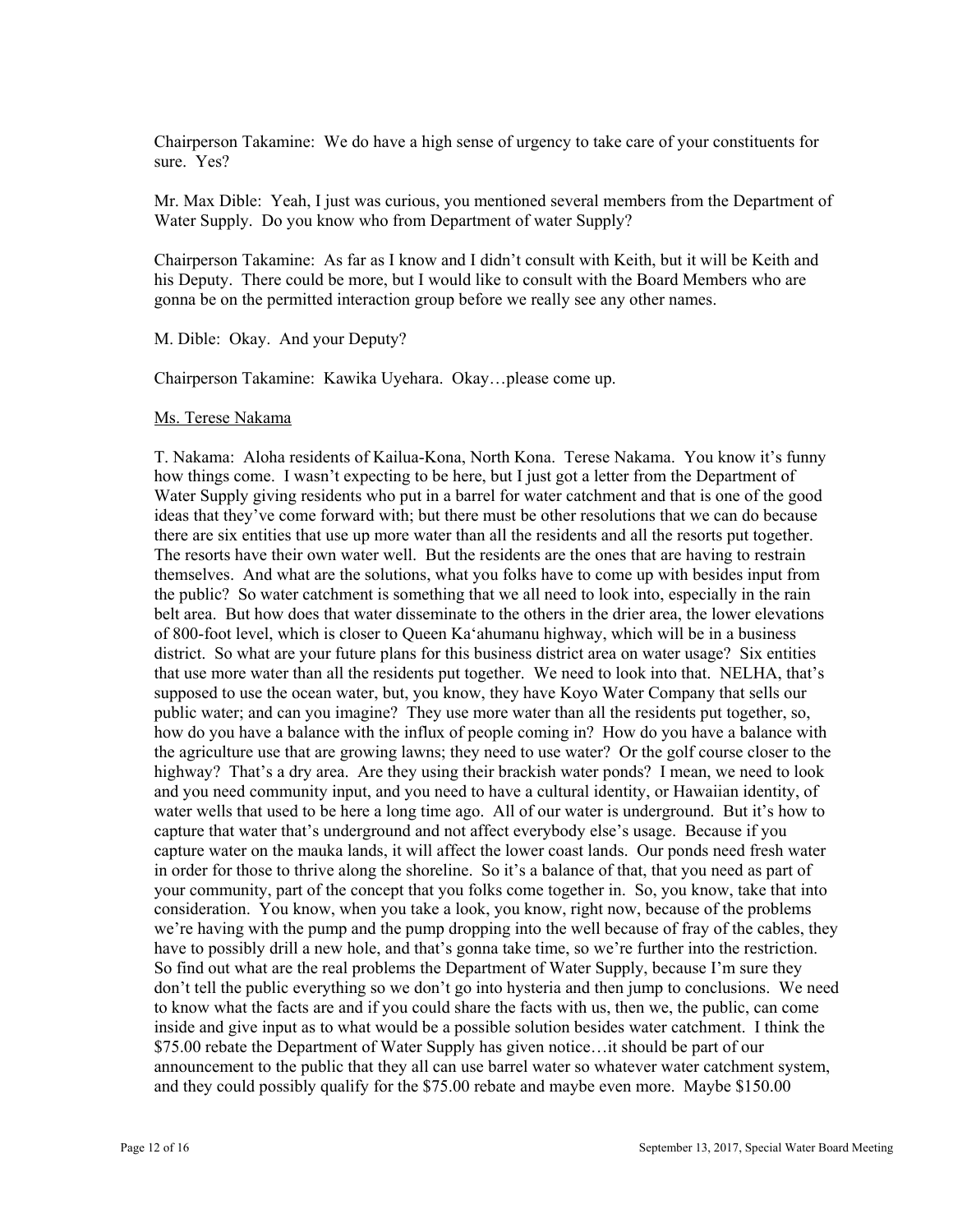because water catchment plastic containers cost a little bit more than \$75.00. So that's my suggestion to the panel here, and nice to see you, Leningrad.

Chairperson Takamine: Thank you.

T. Nakama: I'm glad you are forming this committee. I mean, this is something we're all facing. I mean, it's hard to go back to the coffee land days, we had to use water catchment. We washed the same dishpan water for the next breakfast, lunch and dinner and don't change the water until the next day. That's the situation we're faced with.

Chairperson Takamine: Uh, can I interrupt…we'd like to just speak about the permitted interaction group and…

T. Nakama: Yeah, but these are suggestions that we're having to do this. I want you to know that we're struggling. You know, it's not something we do in this high-tech society, in the  $21<sup>st</sup>$  century. You know, something's wrong with the methodology of water usage here and something wasn't done properly, something wasn't planned properly, and yes, the influx of people are coming, not only are the 40,000 people coming…can you imagine the amount of traffic that we're having to deal with so…

#### Chairperson Takamine: Understand.

T. Nakama: Um getting back on the water thing, come up with other solutions that we can possibly capture rain water that we can share, that can be shared. Maybe another rain water catchment system that the County can have. I'm not sure. Okay. Thank you.

Chairperson Takamine: Thank you. (Mr. Kahui came forward.)

#### Mr. Bo Kahui

 then maybe policy guys. You know, both are gonna work hand in hand as you bring those B. Kahui: Sorry, I appreciate the opportunity after listening to some of the speakers and then Mr. Leningrad's (sic) concern about really the purpose of the committee. Originally, when I heard the statement from Craig Takamine, Chairperson, the purpose of the committee may include policies and procedures of development. And, I think from the outside, community perspective, it might help in that arena. I also, and by the way, Bo Kahui for the record. I also think that this committee needs subcommittees because you have technical expertise, then you have policies and procedure, then you have other areas that you may want to divide this work in order to reach an outcome. No one committee can just sit down all day and do this job. You're gonna want to break up into subcommittees, and I highly recommend that because, like I said, the technical guys, and committees together. So I highly recommend that. I have several people that I also want to recommend to this committee; and if the committee doesn't choose me, that's okay, but Kihei Ahuna, who is a driller from Hilo--he has a lot of experience, and I know that he could lend his experience to this. A Native Hawaiian and take looking into the interests of our Native Hawaiian community, he could serve in this capacity; and I would defer to him if I think would work for this committee. Second, Sam Walker. He is the president from our Association. He's a master plumber, but he used to work in the subs, and I think he's worked with numerous different submersible pumps and so on, and he might have that experience. And lastly, I think for all of the candidates, I think you need a process like an application so that we can kindly get the resumes of these individuals that would allow themselves to speak to you about their expertise, because if we begin to weigh out who should be on this committee and you only have so many, I think forming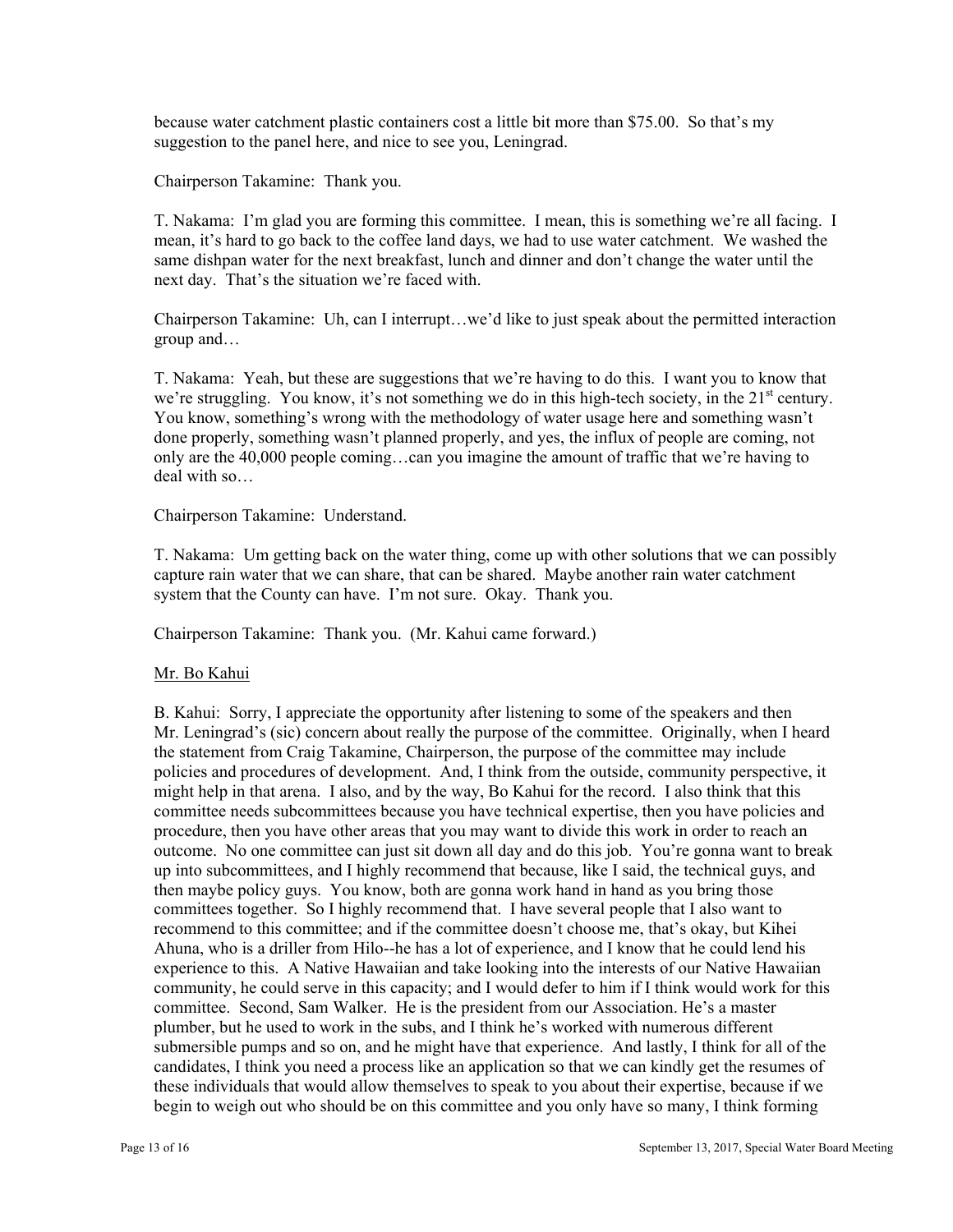the committee, kind of figuring out, okay we need…we'll get the subcommittees and then figuring out how many members and so on and so on, then you can figure out through an application process through maybe your website. People can reach out to you to participate in this process. And I think it would be helpful instead of everybody trying to give their names to you rather than trying to solicit the help from the Board. Thank you.

Chairperson Takamine: Thank you. At this time, I'd like to close testimony portion…oh… (Mr. Nita came up.)

### Mr. Duane Nitta

D. Nitta: Good morning. My name is Duane Nitta. I live in Lokahi Makai. I'm one of the ones suffering. And I know you're starting this committee, but part of the committee's duties is to inform the Board from the Water Department, work together (inaudible) on what's going on. Now I understand that you are telling us that Mr. Okamoto, later on, will be talking to us individually outside regarding the status. I don't think that's fair for all of us who came here. In fact, if that's the way it's gonna work, the committee is not going to be able to get the information out to the public, if that's what's gonna happen. We are here because we know this is a Special Meeting for Kona. I'm not even sure if any of you understand what the latest update is. Does anybody here have the latest update? I don't think so. So I would request that Mr. Okamoto give testimony here, now, in front of everybody so we all get the exact same information instead of…

Chairperson Takamine: How's about, Jessica, can we make an amendment to the Agenda? Can we move it after we get through Number 4?

J. Yeh: Yeah, so you guys can move to amend the Agenda with Keith giving a status report subsequent to the vote on this group.

Chairperson Takamine: Thank you. (Mr. Fischer came forward.)

#### Mr. Dave Fischer

D. Fischer: My name is Dave Fischer. I'll keep it short. I'm a registered professional engineer in Hawai'i. I have been since 1989. My experience with water goes back to 1975 here in Hawai'i, starting on Kauai and going to Ka'ū and also the Hilo side. And I would like to be considered as part of this committee. Appreciate your hearing me out. Thank you.

Chairperson Takamine: Thank you. Okay. I would like to hear from the Board Members what your thoughts are on this permitted interaction group and discuss the purpose of the group.

 water system, and understandably. We're not trying to avoid that. This Special Meeting was to get **B. Iokepa-Moses**: I think a lot of people who came here wanted to hear about the status of the this group together so I think we should move through the process. I support this group. I think it's a good idea to get community input as well as expertise from the Department of Water and the Board Members involved so we are abreast and can be proactive**. So I make a Motion that we accept this.** 

#### **R. Arikawa: Second.**

**Chairperson Takamine: It has been moved and seconded. Any more discussion? (None) All in favor? (Board Members: Unanimous ayes). Any opposed? (None) Okay, Motion carried.**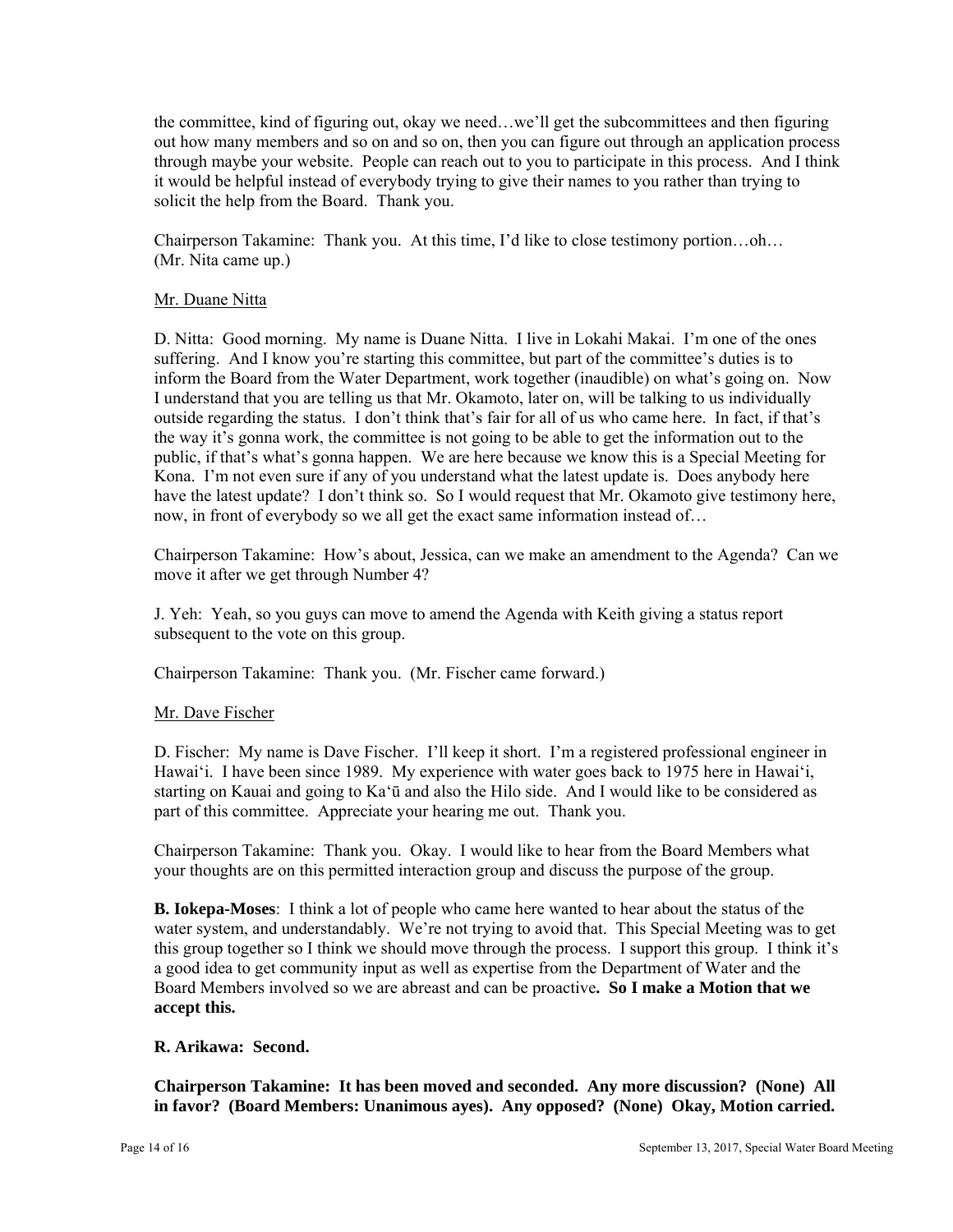## ACTION TO AMEND AGENDA:

Chairperson Takamine called for a Motion to amend the Agenda to allow the Manager-Chief Engineer to give a report on the Kona water situation.

ACTION: Ms. Iokepa-Moses so moved; seconded by Ms. Wilson and carried unanimously by voice vote.

### Manager-Chief Engineer's Report:

The Manager-Chief Engineer reported that the latest, as of today, is we are really focusing on the repair of two wells—Palani and Hualālai. Right now, we have a contractor working on Hualālai and trying to get that online. Our target for that one is to have it operational by next week and Palani the week after. As we all know, things change; and we haven't had the best of luck on these repairs. Right now, the current status with Hualālai is we are reviewing the motor. There appears to be an oil leak in the existing motor, so what we plan to do is bring another motor in from our baseyard that was designated for 'Ōla'a. That should have the capacity to operate at Hualālai. If that contingency plan does not work, our focus will shift to repairing Palani because that motor should be arriving on island tomorrow. Again, that is the current status as of today. That is our primary strategy to deal with the influx of people in the area for Ironman is to get those two wells up and running. As a reminder, those two wells are originally scheduled for completion November 26 and October 30 for Hualālai and Palani, respectively. Due to the good works by the contractor, the distributor, and the manufacturer in working with us to get those pumps and/or motors delivered well in advance of their regular schedule, we were able to do so. After that, we will be focusing on Honokōhau. Right now, the plan for Honokōhau is to rebuild the motor that was extracted from the well because that would be the most timely remedy for that one. Right now, our target date for completion of Honokōhau Well repair is the end of October. After that, the next well is Keōpū which is currently scheduled for December 20, 2017. Even with that one, we are working with the contractor and manufacturers to get the major components, the pump and motors, well in advance of that schedule also.

# 5) ANNOUNCEMENTS:

# 1. Next Meeting:

Chairperson Takamine made a suggestion for the next meeting of the Water Board, which was scheduled to be in Hilo. He asked Ms. Yeh if there was enough time to make that change to hold the meeting in Kona in case there are more people that want to attend from Kona. Ms. Yeh replied there was enough time.

MOTION: Mr. Iokepa-Moses moved to change the meeting of September 26, 2017, from Hilo to Kona; seconded by Mr. Arikawa.

Mr. Elarionoff asked what the reason was, again, to move the meeting.

Chairperson Takamine stated that it was to be moved to Kona just in case there are more community members that want to attend, and in case there are any updates.

ACTION: Motion was carried unanimously by voice vote.

**Chairperson Takamine announced that the next meeting of the Water Board is going to be on September 26, 2017, 10:00 a.m., at the West Hawai'i Civic Center.**